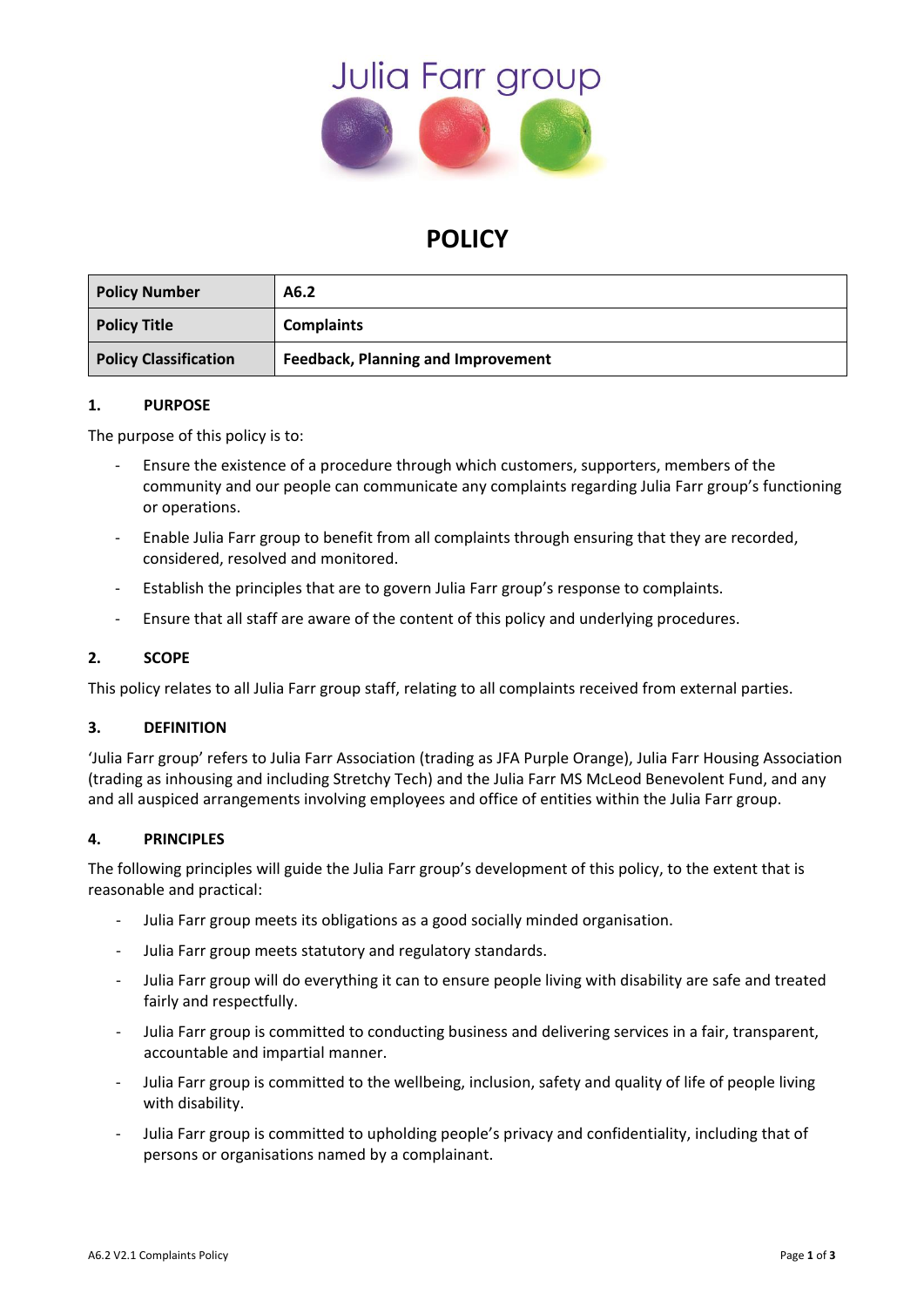

## **5. POLICY**

Julia Farr group welcome complaints from people living with disability, their families, their supporters and other people with an interest in our work.

- We see complaints as an opportunity to improve what we do.
- We aim to make it as easy as possible for people to get their complaints to us and will support people to do this.
- We respond without undue delay and aim to resolve complaints as quickly as possible.
- We demonstrate that we have made any agreed changes.
- We respect people's right to confidentiality throughout the process. In addition to respecting the complainant's confidentiality, this means the complainant is not permitted to access the private and confidential information of another person or organisation.
- People making a complaint will not be treated differently as a result of doing so.
- There are no fees or charges associated with making a complaint to the Julia Farr group.
- Where possible, there will be continuity of staff dealing with the complaint.
- We follow up with people on their experience with our complaints system.
- Termination of a service is not in itself a complaint unless it is accompanied by a complaint.

#### **6. ROLES AND RESPONSIBILITIES**

| <b>Position</b> | <b>Role and Responsibility</b>                                                                                                  |  |
|-----------------|---------------------------------------------------------------------------------------------------------------------------------|--|
| <b>Workers</b>  | All workers working for Julia Farr group have a responsibility to ensure<br>compliance with this policy and to report breaches. |  |
| <b>Managers</b> | To take appropriate action to resolve breaches in a timely manner.                                                              |  |

#### **7. RELATED POLICIES**

[Privacy Policy](../../../(D)%20BUSINESS%20OPERATIONS/D1.%20Operational%20Policies/D1.1%20Privacy%20Policy%20V1.pdf)

[Disclosure of Abuse and Neglect Policy](../../../(B)%20HUMAN%20RESOURCES/B1.%20Human%20Resources/B1.4%20Disclosure%20of%20Abuse%20or%20Neglect%20Policy%20new%20template.doc)

Accident, [Injury, Incident, Hazard Reporting](../../../(C)%20SAFETY%20AND%20SECURITY/C1.%20Health%20&%20Safety/C.1A%20Policies%20and%20Procedures/C1.1.1%20Accident,%20Injury,%20Incident%20and%20Hazard%20Reporting%20Policy%20and%20Procedure.doc) and Investigation Policy and Procedure

[Confidentiality Procedure](../../../(D)%20BUSINESS%20OPERATIONS/D1.%20Operational%20Policies/D1.2.1%20Confidentiality%20Procedure%20new%20template.doc)

[Complaints Procedure](file:///C:/Users/Katherynec/AppData/Local/Microsoft/Windows/INetCache/Content.Outlook/8ANDQOTR/A6.2.1c%20Complaints%20Procedure%20new%20template.doc)